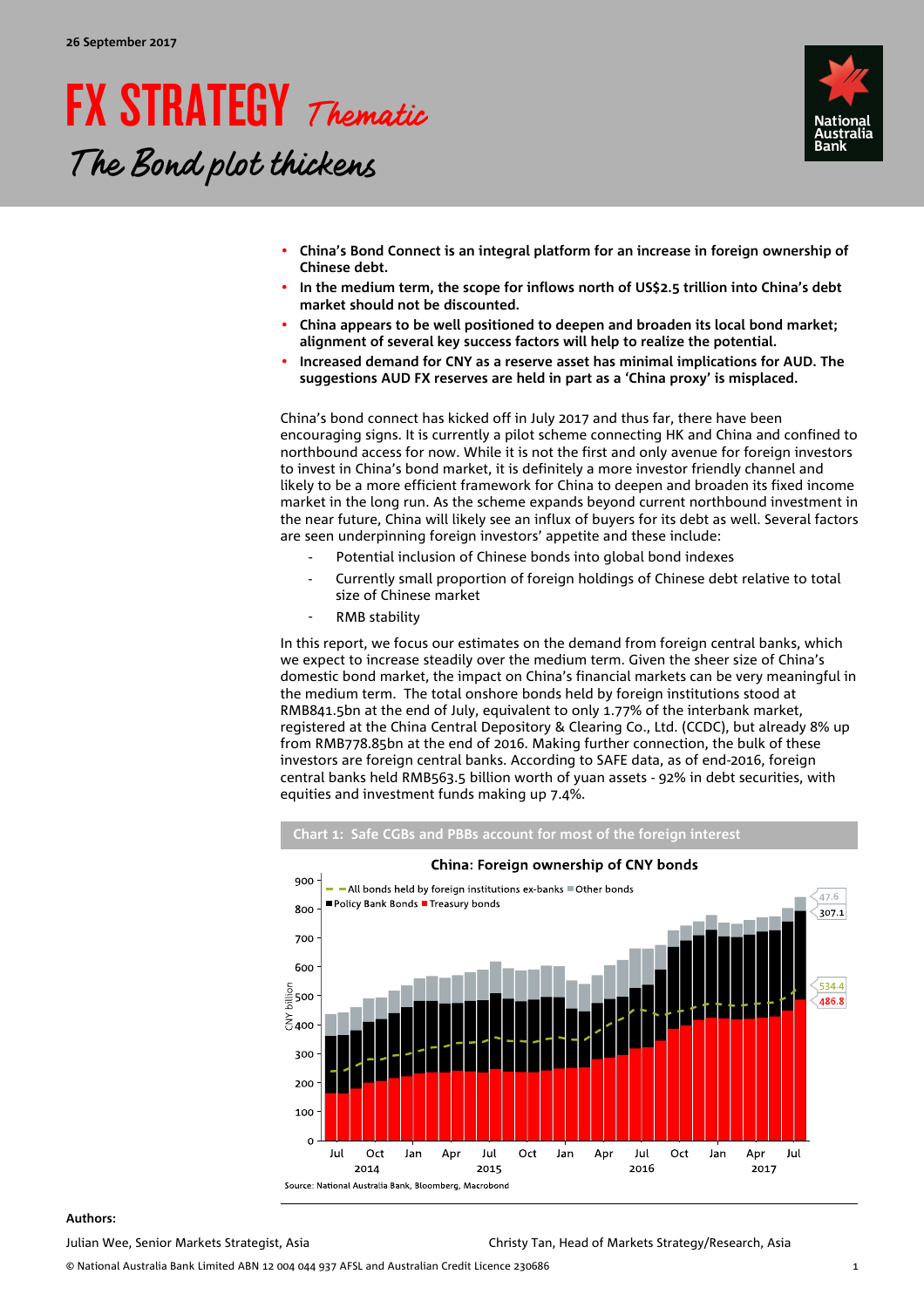### **Trillion dollar question: How much inflows can be expected?**

The early success of the HK-China Bond Connect points an encouraging future. In the first month of the launch since July  $3^{\overline{r}d}$ , foreign investors bought a net RMB37.8bn worth of Chinese bonds, accounting for more than half of the total foreign investments in the first seven months of this year (RMB62.6bn).

However, the focus of interest has been on short-term papers with tenors less than one year such as commercial papers, usually in the names of super short-term bills or short-term bills, and certificates of deposits, according to the Shanghai Clearing House.

With this initial information, we estimated the potential bond market inflows based on regional central banks' FX reserves (assuming that they will increase the RMB component in their coffers given that the currency is now a member of the SDR basket), and foreign institutional investors' potential demand.

We relied on modelling done by the Asian Development Bank Institute (ADBI). The ADBI found that using only quantitative economic predictors, the projected RMB share could go as high as 12% of global reserves. Adding institutional and market measures reduced the predicted share to around 2%, which the ADBI felt was "more realistic". However, we would note that this was based on 2011 data and published in 2014; since then, China has made huge strides towards an environment that the ADBI recommended. From 5 models that the ADBI had used, we selected one that reasonably represents current conditions, and another one that would be appropriate after full capital liberalization (targeted for 2020). The respective RMB shares projected by these two models are 6.8% and 10%. In the near term, we could be looking at inflows north of \$1 trillion but in the medium term, inflows of more than \$2.5 trillion would not be beyond the pale.

## **Prominence in trade and cross border capital flows**

The Yuan has become increasingly prominent in crossborder capital flows in recent years. It made up 4% of global foreign exchange trading last year, and 1.9% of global payments in February, according to official data. Growing RMB cross-border flows means that FX reserve managers will need to match that in the distribution of the reserves that they hold. This then in turn generates demand for yield bearing RMB assets.

As of March 2015, 62.9% of global central bank reserves, or US\$3.826 trillion, were in U.S. dollars. Euro reserves, worth US\$1.351 trillion, represented 22.2% of the total. Japanese Yen took a 3.9% share with US\$241.2 billion held by central banks, and US\$116.2 billion worth of Canadian dollars were held by central banks.

## **Key success factors**

The Bond Connect scheme eliminates most of the impediments to investing in China's bond market that have in the past been responsible for the low foreign participation. The China Inter-Bank Market (CIBM) was relatively closed to foreign investors prior to 2015. Back then, investing in China's debt market required application for a Qualified Foreign Institutional Investors (QFII) license. Even then, QFIIs were subjected to investment quotas and could only invest in exchange traded bonds. The approval process for participating in

the market was lengthy and complex. Furthermore, foreign investors were more interested in A- and Hshares trading in China and Hong Kong, due to the large spreads between the two indexes. Low demand for QFII and RQFII products was reflected in the low utilisation rate of the allocated quota for QFIIs and RQFIIs. The total investment quota of QFIIs allotted as of the end of August 2016 was just USD81.5 billion, little more than half the USD150 billion in July 2013. The RMB's fortunes, or misfortunes rather, was another speed bump. The RMB's appreciating trend ended in 2014 and USD/CNY climbed from 6.05 to nearly touch 7.0 in late 2016.

In addition, the Chinese financial authorities have shown commitment to the success of this scheme. To facilitate the acclimation to the vagaries of the Bond Connect, the authorities have encouraged state linked entities to issue bonds/bills specifically for Bond Connect. Among others, policy lenders Agricultural Development Bank of China and China Development, held their first ever public tenders simultaneously to both onshore and offshore investors on the launch day of the scheme. The two were followed by a long list of state-owned enterprises such as Huaneng, Guodian, Chalco, China Unicom and Three Gorges, etc. to issue Bond Connect short-term bills. Lately, the issuer base has been expanded to include local government linked enterprises such as Luzhou Laojian.

After the admission of China's A-shares into the MSCI Emerging Markets Index, the conviction for Chinese bonds to be included in several global bond indexes rose perceivably. The bond connect may be a reinforcing factor and in return, the recognition as a global player will make Chinese debt more attractive to foreign investors. While the MSCI Emerging Markets Index is tracked by US\$1.6 trillion worth of funds, industry estimates place the three major bond indexes combined in the vicinity of US\$4 trillion. These are the JPMorgan's Government Bond Index, Barclays Global Aggregate Index and Citibank's World Government Bond Index.

In fact, there has been some notable progress along the line of including China into some bond indexes. In March 2017, Citigroup decided to include onshore Chinese bonds in its three government bond indexes—the Emerging Markets Government Bond Index, the Asian Government Bond Index, and the Asia Pacific Government Bond Index. In addition, Bloomberg has launched two fixed income indexes with RMBdenominated Chinese bonds. Initial estimates were that inflows into these bond indexes once Chinese bonds get included could exceed US\$200bn.

The bond connect plays an integral part in the RMB internationalisation process. Combined with RMB stability, the availability and accessibility of RMBdenominated assets is the next step forward for the currency to be recognised further as an international currency, after its entry into the IMF SDR basket.

#### **Sovereign ratings downgrade unlikely an impediment**

On 22 September, S&P downgraded China's long-term sovereign rating from AA- to A+, bringing it in line with Moody's downgrade in May 2017. By and large, the main concerns were similar to what Moody's had listed. These were namely that loan growth is still continuing at too strong a pace, and that Local Government Financing Vehicle (LGFV) poses a huge worry.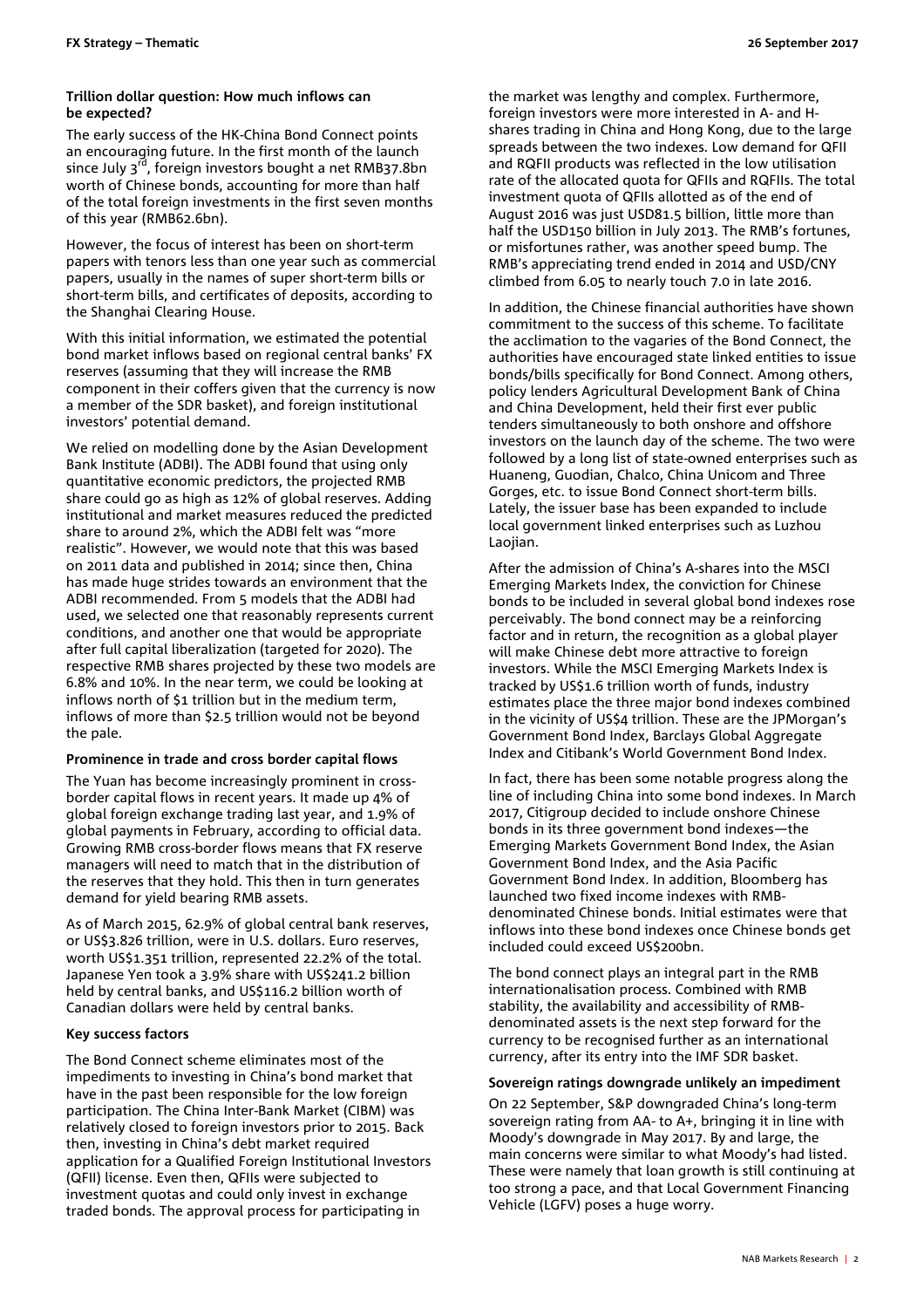The Chinese government disputes this reading, essentially claiming that S&P has glossed over important nuances. The market seems to agree with the government, hardly reacting to the downgrade. One reason for this is that the downgrade merely moves China to the fifth of the 11-rung Investment Grade block.

We concur with the view that the downgrades will not be a big impediment to the bond connect, nor will it raise funding costs materially as China's bond yields are already the highest among the other A1 graded debt. China's A1/A+ rating is shared with Japan (10Y JGB 0.021%), Israel (10Y yield 1.72%), Saudi Arabia (10Y USD bond 3.5%).

Market commentary has turned somewhat more positive recently as the deleveraging efforts have started to look more authentic and the government is appearing to be quite disinclined to bail out borrowers. Foreign investors are unlikely to be spooked by the downgrade since the issues raised have been around for some time and the general opinion is that the government is on the right path, even if proceeding down it rather gingerly.

### **Relevance for Australia**

The RBA has invested a portion of Australia's foreign exchange reserves in RMB since 2013. The plans revealed then were to invest around 5% of its FX reserves in China. The number looked conservative relative to the extent of trade relation between Australia and China then, and probably reflected the hurdle from the lack of capital account liberalisation. However, the bond connect is the game changer and now allows an acceleration of reserve diversification efforts into CNY assets.

Perhaps the bigger question – relevant for the AUD – is whether increased demand for CNY and CNY assets by reserve managers could see reduced demand for AUD as a reserve asset? It is often suggested that the AUD may be being held by reserve managers in part as a 'China proxy' given the strong trade links between Australia and China. We've highly sceptical here.

The increased use of AUD as a reserve asset since the Global Financial Crisis has been part of a generalised desire to diversify away from the US dollar (and the Euro during the various Eurozone crises since 2011). The fact that holdings of Canadian dollars have risen by as much as for Australian dollars (in both case to just under 2% of holdings) and given the more tenuous direct trade links between Canada and China, suggest that the 'China proxy' argument for AUD holdings is largely illusory.

As of Q1 2017, reserve managers who divulge their allocations to the IMF hold on average 1.84% in AUD and 1.93% in CAD (in both cases just more than 0.1% higher than a year earlier). There's no evidence here then the AUD enjoys favouritism over CAD, and as such little or no reason to think global reserve managers will materially reduce AUD holdings in conjunction with any diversification towards CNY, beyond any generalised diversification towards CNY and away from other currencies over the medium/longer term.

## What is a Bond Connect?

The Bond Connect is a scheme that entails mutual market access to China and overseas bond markets, in activities involving trading, custody and settlement. On 3 July 2017, China launched the HK-China Bond Connect Programme and in the initial phase, only allows northbound trading. This marks the fourth bond market programme that enables cross-border trading following the China Interbank Bond Market (CIBM) direct access scheme, the Qualified Foreign Institutional Investor (QFII) and the Renminbi Qualified Foreign Institutional Investor (RQFII) schemes.

There is no quota for northbound investment and southbound trading will start at a later date. Eligible investors are mainly institutions, such as banks, insurance companies, brokerages and asset management firms.

The establishment of the Bond Connect replaces the previous mode of access whereby foreign investors have to go through lengthy process of opening a QFII account, CNY quotas application and then finding a clearing agent with international settlement capabilities. With the Bond Connect, foreign investors can trade directly in China's bond market through the Hong Kong exchange.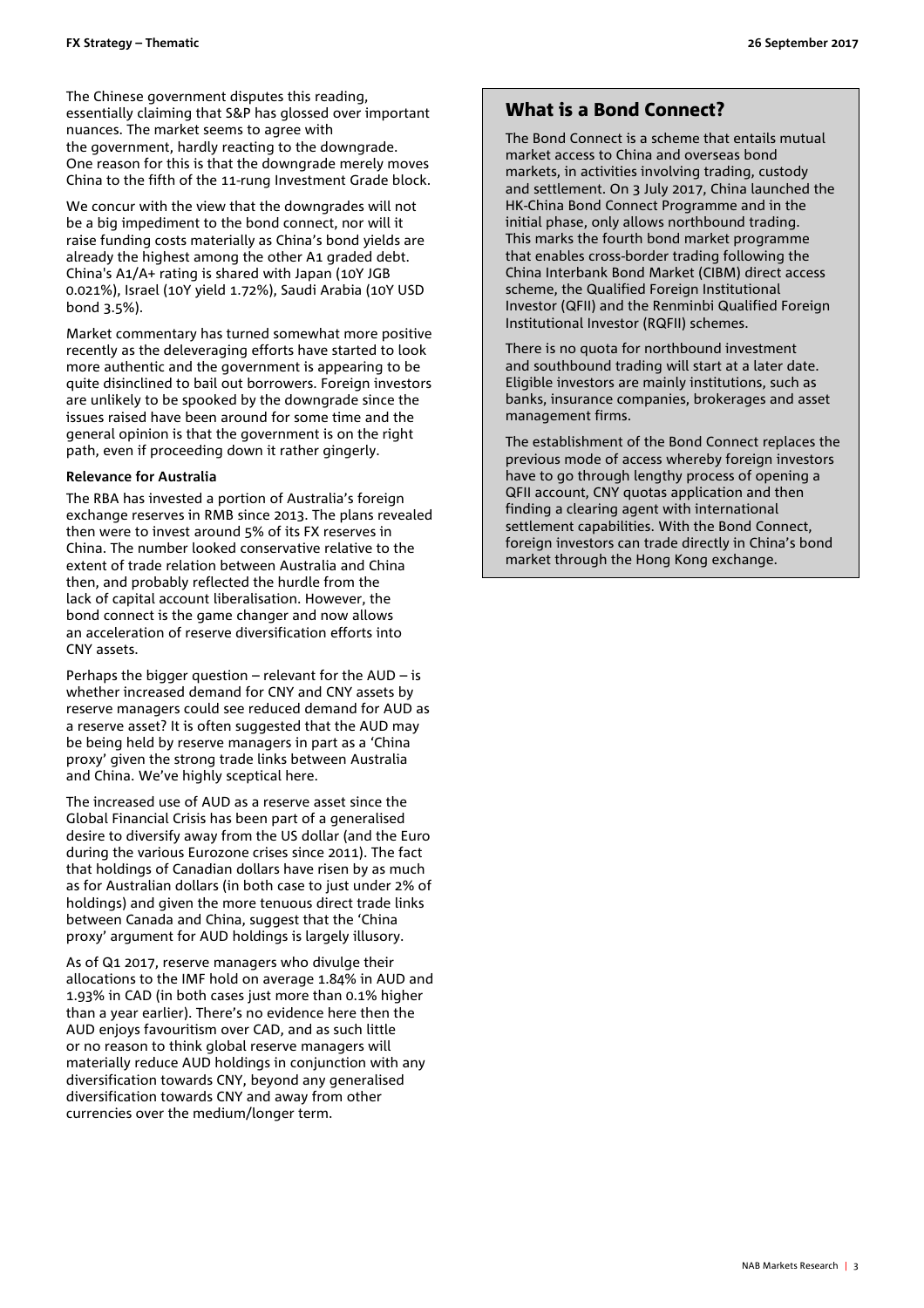## CONTACT DETAILS

## FX Strategy

Ray Attrill Head of FX Strategy +61 2 9237 1848 ray.attrill@nab.com.au

Rodrigo Catril Currency Strategist +61 2 9293 7109 rodrigo.h.catril@nab.com.au

Jason Wong Senior Markets Strategist +64 4 924 7652 jason\_k\_wong@bnz.co.nz

Christy Tan Head of Markets Strategy/Research, Asia +852 2822 5350 christy.tan@nabasia.com

Julian Wee Senior Markets Strategist, Asia +65 6632 8055 julian.wee@nabasia.com

Gavin Friend Senior Markets Strategist +44 207 710 1588 gavin.friend@eu.nabgroup.com

## Markets Research

Peter Jolly Global Head of Research +61 2 9237 1406 peter.jolly@nab.com.au

## Group Economics

Alan Oster Chief Economist +61 3 8634 2927 alan\_oster@national.com.au